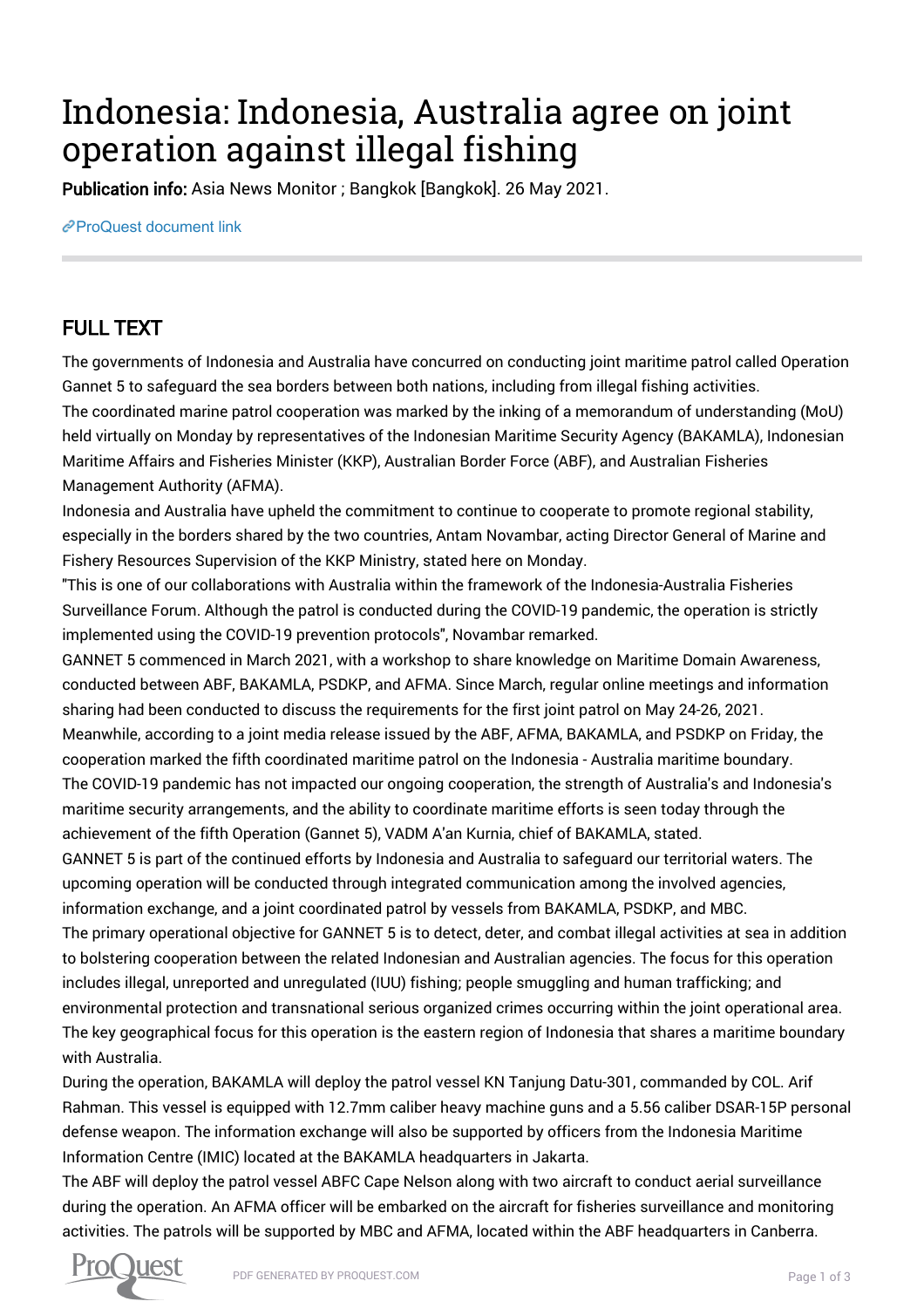The PSDKP will deploy patrol vessels (KP) Orca 4, KP. Hiu 14, and air surveillance aircraft. In addition to its objective to thwart IUU fishing practices, this operation will also target illegal Fish Aggregation Devices (FADs) on the Indonesia-Australia border.

Rear Admiral Mark Hill, commander for the Maritime Border Command, remarked that this operation intensifies the Australian national security.

Australia is ever vigilant when it comes to threats within our maritime domain. However, these are shared threats that impact not just Australia but also our region. The economic prosperity, safety, and security of our communities is ensured where Indonesian and Australia continue to cooperate through Operation Gannet and other similar cross-border maritime security operations, Rear Admiral Hill remarked.

Since 2018, these joint patrols between Maritime Border Command (MBC), which sits within the ABF, BAKAMLA, PSDKP, and AFMA aim to combat and mitigate illegal activities impacting the prosperity of the countries. This patrol is a key part of the commitment to strengthening maritime security, as part of the Maritime Plan of Action that implements the Indonesia-Australia Joint Declaration on Maritime Cooperation, according to the joint statement.

Source: ANTARA News

## DETAILS

| Subject:                       | Aircraft; Fishing; Surveillance; Maritime security; Cooperation; Coronaviruses;<br>Pandemics; Fisheries management; COVID-19 |
|--------------------------------|------------------------------------------------------------------------------------------------------------------------------|
| <b>Business indexing term:</b> | Subject: Maritime security                                                                                                   |
| Location:                      | Australia Indonesia                                                                                                          |
| <b>Publication title:</b>      | Asia News Monitor; Bangkok                                                                                                   |
| <b>Publication year:</b>       | 2021                                                                                                                         |
| <b>Publication date:</b>       | May 26, 2021                                                                                                                 |
| Section:                       | <b>General News</b>                                                                                                          |
| <b>Publisher:</b>              | Thai News Service Group                                                                                                      |
| Place of publication:          | <b>Bangkok</b>                                                                                                               |
| <b>Country of publication:</b> | Thailand, Bangkok                                                                                                            |
| <b>Publication subject:</b>    | General Interest Periodicals--Philippines, General Interest Periodicals--Vietnam,<br>General Interest Periodicals--Thailand  |
| Source type:                   | Newspapers                                                                                                                   |
| Language of publication:       | English                                                                                                                      |
| Document type:                 | <b>News</b>                                                                                                                  |
| <b>ProQuest document ID:</b>   | 2531555511                                                                                                                   |